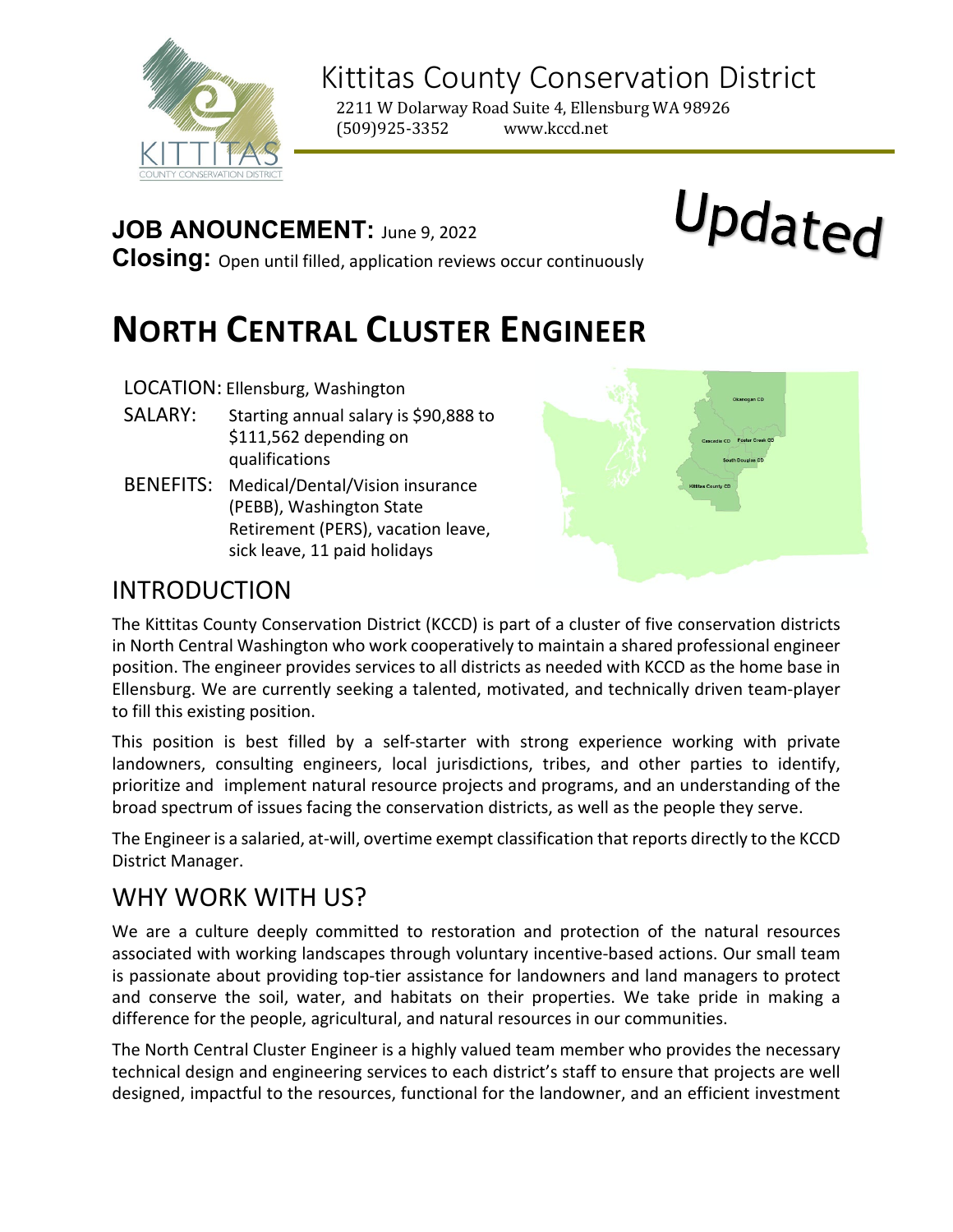of public funds. Collaboration with partners including local, state, and federal agencies, tribes, and NGO's working in North Central Washington is an essential component of the position. Strong partnerships at all levels are at the heart of district work.

# ESSENTIAL FUNCTIONS:

- Work with each conservation district to assess engineering and design needs and to determine and plan the workload efficiently and effectively.
- Conduct field investigations and surveys and assemble data needed in the design of conservation practices for structural and non-structural solutions to problems with irrigation efficiencies, water quality, erosion, and fish and wildlife habitat.
- Provide support to district staff to design and implement conservation practices identified in farm plans with private landowners.
- Actively and effectively participate in project development teams that include district staff (conservation planners, project managers, etc.), design engineers, biologists, permit staff from regulatory agencies and other technical staff.
- Prepare preliminary designs, final designs, construction drawings, construction standards and specifications, and construction records for conservation practices of varying complexity.
- Analyze and review technical engineering, project and program work from contracted engineering and design firms utilized for design and construction of conservation practices on behalf of the conservation districts.
- Assist with layout work for construction, inspect work under construction, and provide necessary interpretations of the drawings and specifications needed to determine conformance with the design, standards, specifications, and permits.
- Review payment requests and assist in managing construction contracts including reviewing certified payroll, change orders and other necessary documents.

# QUALIFICATIONS

The main qualifications for this position are:

- Bachelor's Degree in civil engineering or a related engineering discipline.
- Professional Engineer registration in the state of Washington or ability to obtain it within 6 months*.*
- A minimum of three years of progressive civil engineering design and/or construction management experience with agricultural engineering conservation practices, civil engineering vegetative practices, or civil engineering structural practices that address: irrigation efficiencies, stream/river habitat protection and restoration, and/or water quality protection
- Self-driven, energetic, and motivated team player with the capability to effectively work on multiple projects/tasks.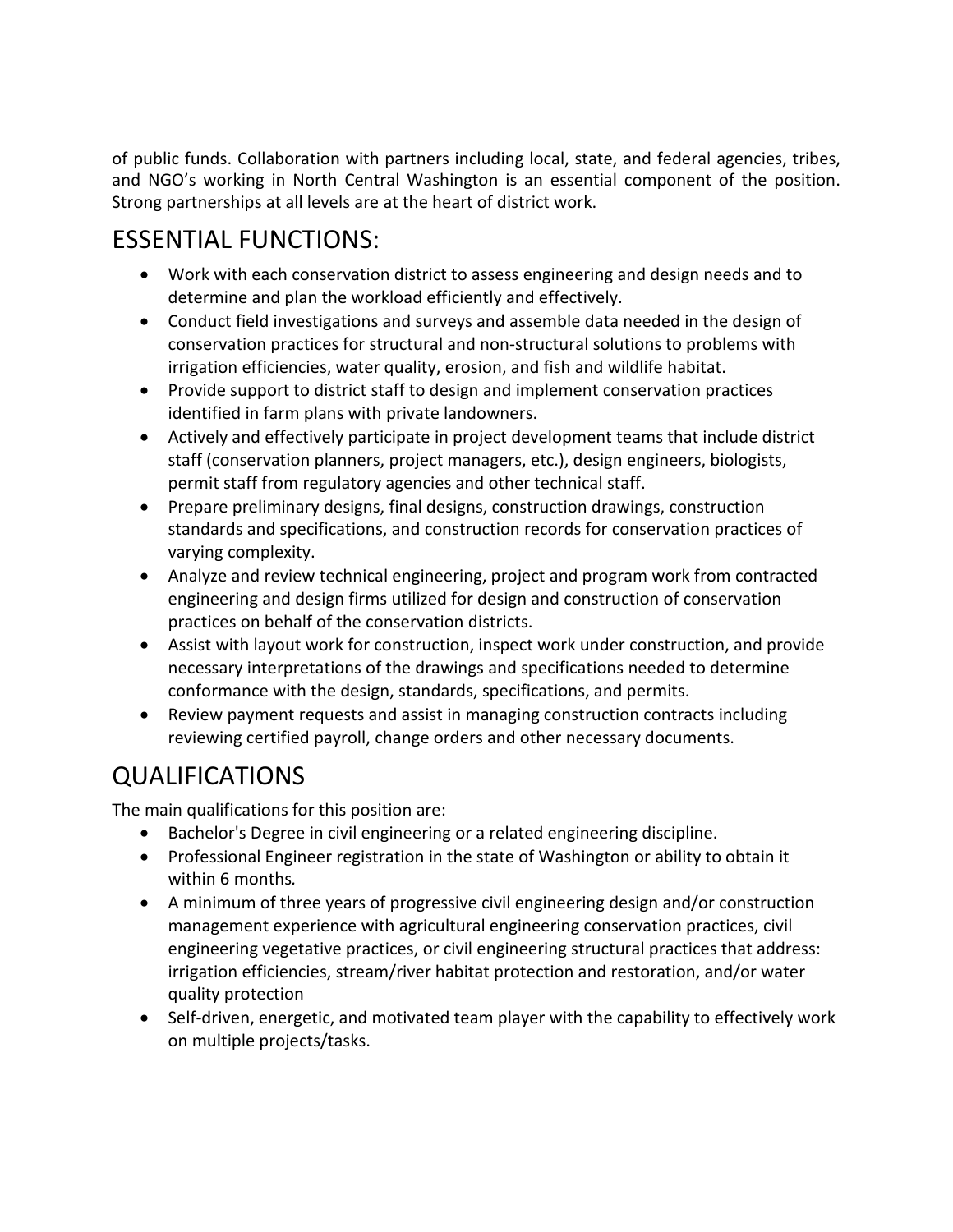#### ADDITIONAL PREFERRED QUALIFICATIONS

- Understanding of and experience with agricultural conservation practices in irrigated cropland, dryland, and rangeland
- Knowledge of the agricultural industry and/or natural resources of north central Washington (Kittitas, Chelan, Douglas and Okanogan Counties)

# SKILLS & ABILITIES

- Ability to communicate effectively with a diverse range of stakeholders including farm owner/operators, various permitting agency officials, various grant funding partners, consulting engineering professionals, etc.
- Ability to collect field data including utilizing a total station and operating data collectors and software packages and utilizing a laser level to collect data
- Ability to manage construction of projects of varying complexity, including understanding of typical construction methods used for stream and river restoration projects, familiarity with various construction standards and specifications formats and experience both creating and understanding bid ready Plans, Specifications and Estimate packages
- Background in hydrology and hydraulics with regard to stream channel characteristics and modifications
- Familiarity with design and analysis of various types of irrigation systems including basic knowledge of Soil-Water-Plant relationships with regard to efficient use of irrigation water and understanding of pump curves and pump selection based on curve characteristics
- Working knowledge of Autodesk Civil 3D software
- Proficiency using MS Office suite
- Familiarity with various construction standards and specification formats including WSDOT, NRCS, CIS, APWA and AWWA
- Ability to successfully complete technical trainings and obtain certifications to enhance the District Programs
- A valid driver's license and be able to legally operate a motor vehicle in the performance of work duties
- Have ability to organize and plan own schedule of activities related to requests from the cluster districts and management
- Ability to maintain accurate records regarding time-keeping and authorized expenses

# SKILL BUILDING OPPORTUNTIES

In addition to on-the-job training opportunities, Conservation Districts offer formal training opportunities to build the desired skill set for this position. Two examples include the following multi-step certification programs:

- [Certified Irrigation Designer](https://www.irrigation.org/IA/Certification/Agriculture-Certifications/CID-Agriculture/IA/Certification/CID-Agriculture.aspx) as designated by the Irrigation Association
- [River Restoration Certificate](https://www.pdx.edu/environmental-science/environmental-professional-program-certificates#restoration)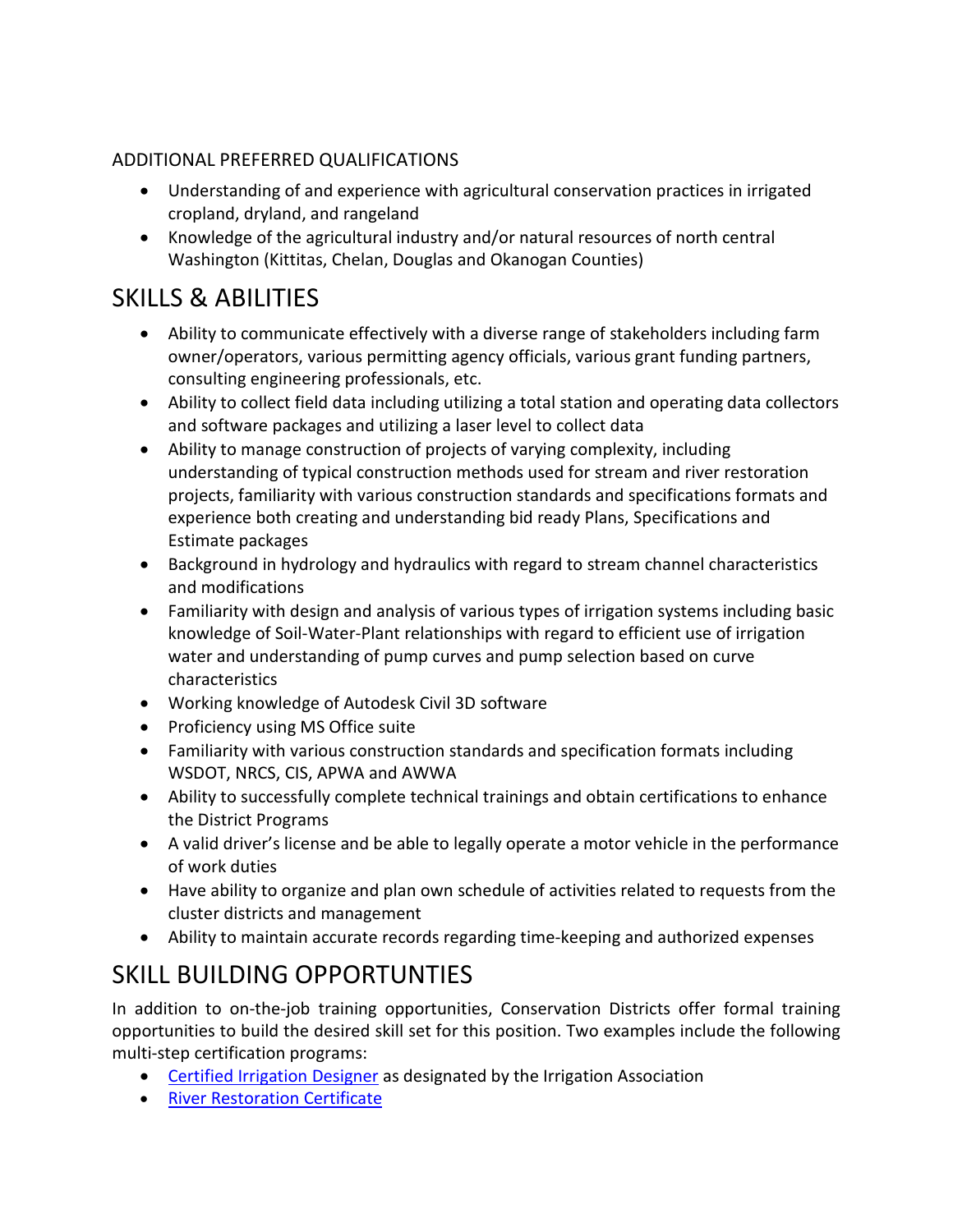Conservation districts are served by the [WSCC Center for Technical Development,](https://www.wactd.org/) a not for profit group created for the purpose of ensuring that Conservation Districts and employees have the proper tools and expertise to consistently plan and implement conservation programs. Any applicable training opportunities are CTD are available as well.

# EQUAL OPPORTUNITY EMPLOYER:

KCCD ensures that all qualified applicants receive consideration for employment without regard to race, ethnicity, religion, gender, gender identity or expression, sexual orientation, national origin, genetics, disability, age, or veteran status. Please contact the District Manager (see below) if you need accommodation to participate in the application process.

# SCHEDULE & WORKING CONDITIONS:

This position is permanent (40 hours per week), overtime exempt, and salaried. Travel is required to provide service to all five conservation districts in the North Central cluster. Overnight stays may occur occasionally.

KCCD is committed to ensuring staff experience the reward of public service, while also sustaining a routine that suits employee lifestyles. Several flexible schedule options are available, including occasional telework.

Eligibility for this position is contingent upon the individual's ability to perform the essential functions with or without reasonable accommodation. This position requires frequent sitting and standing, traversing uneven terrain on foot and widely varying weather conditions, and occasional lifting of up to 50 lbs.

This position description represents a general outline of the job duties, essential functions and minimum required qualifications and is not intended to be comprehensive in nature. Specific statements of duties not included does not exclude them from the position if the work is similar, related, or a logical assignment to the position. Job descriptions are subject to change as the needs of the KCCD and requirements of the job change.

## COMPENSATION AND BENEFITS:

Starting annual salary is \$90,888 to \$111,562 depending on qualifications. KCCD observes eleven (11) paid holidays (including one personal holiday). Employees accrue family/medical leave at a rate of 8 hrs/month and annual (vacation) leave at a beginning rate of 8 hrs/month. KCCD provides medical, dental, and vision insurance coverage for full-time employees and matches employee dependent's premiums at 50%. Additional voluntary supplemental insurance opportunities are also available. Participation in regular professional development opportunities are strongly encouraged and supported. KCCD participates in Public Employees Retirement System (PERS). Staff also has access to an additional voluntary retirement savings options within the Deferred Compensation Program (DCP). Terms of compensation and benefits are set by the Board of Supervisors and may be amended at any time.